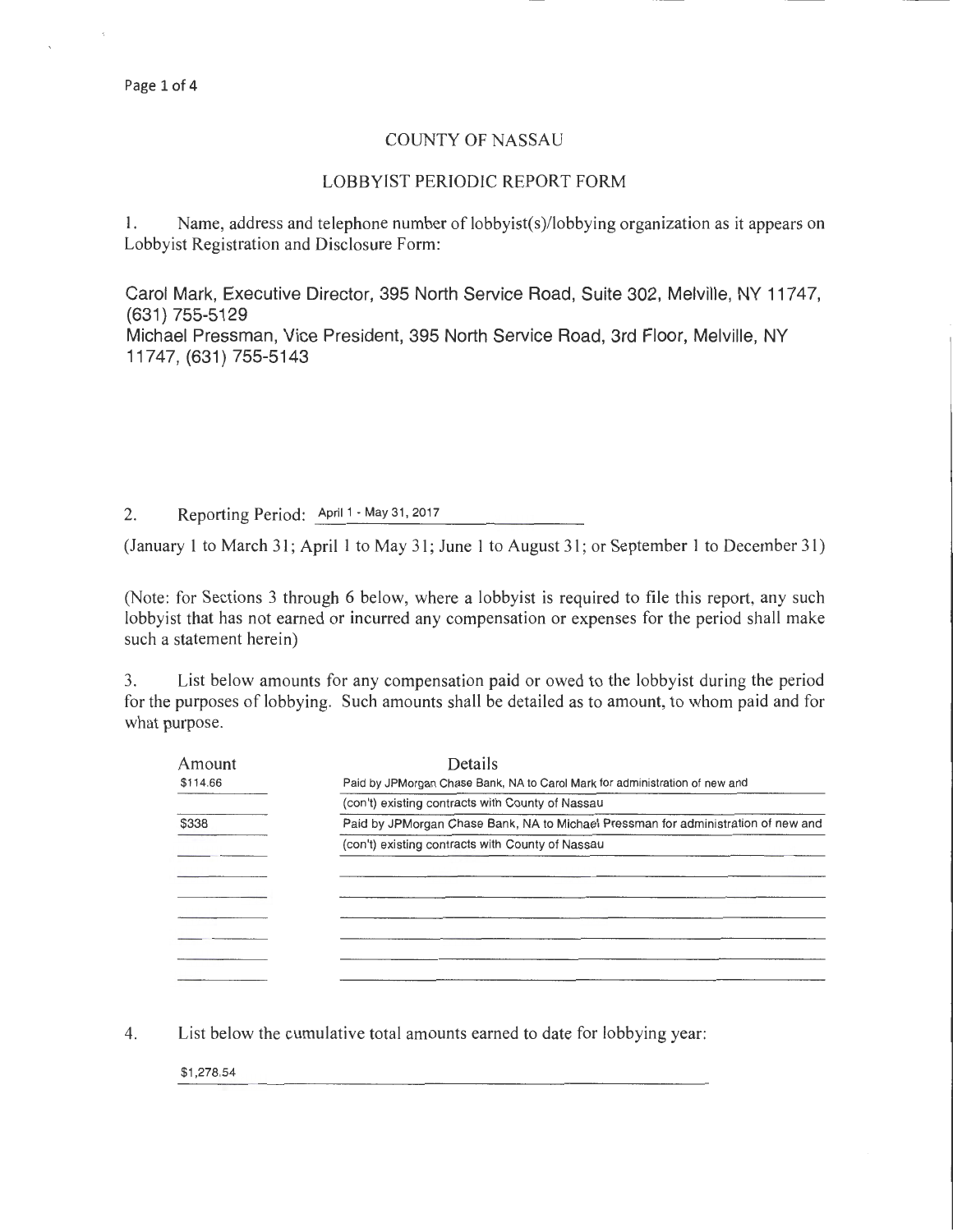Page 2 of 4

5. List below amounts for any expenses expended or incurred by the lobbyist during the period for the purposes of lobbying. Such amounts shall be detailed as to amount, to whom paid and for what purpose.

| Amount | Details |  |  |  |
|--------|---------|--|--|--|
| \$0.00 | N/A     |  |  |  |
|        |         |  |  |  |
|        |         |  |  |  |
|        |         |  |  |  |
|        |         |  |  |  |
|        |         |  |  |  |
|        |         |  |  |  |
|        |         |  |  |  |
|        |         |  |  |  |
|        |         |  |  |  |
|        |         |  |  |  |

6. List below the cumulative total amounts expended to date for lobbying year:

\$0.00

(In lieu of completing 7 through 10 below, you may attach a copy of your Lobbyist Registration and Disclosure Form, provided the information has not changed.)

7. List whether and where the lobbyist(s)/lobbying organization is registered as a lobbyist (e.g. Nassau County, New York State):

Carol Mark and Michael Pressman are registered New York State and Nassau County lobbyists.

8. Name, address and telephone number of client(s) by whom, or on whose behalf, the lobbyist is retained, employed or designated.

Chase Bank USA, N.A. 201 Walnut Street Wilmington, DE 19801 (631) 755-5129 OR (212) 270-4182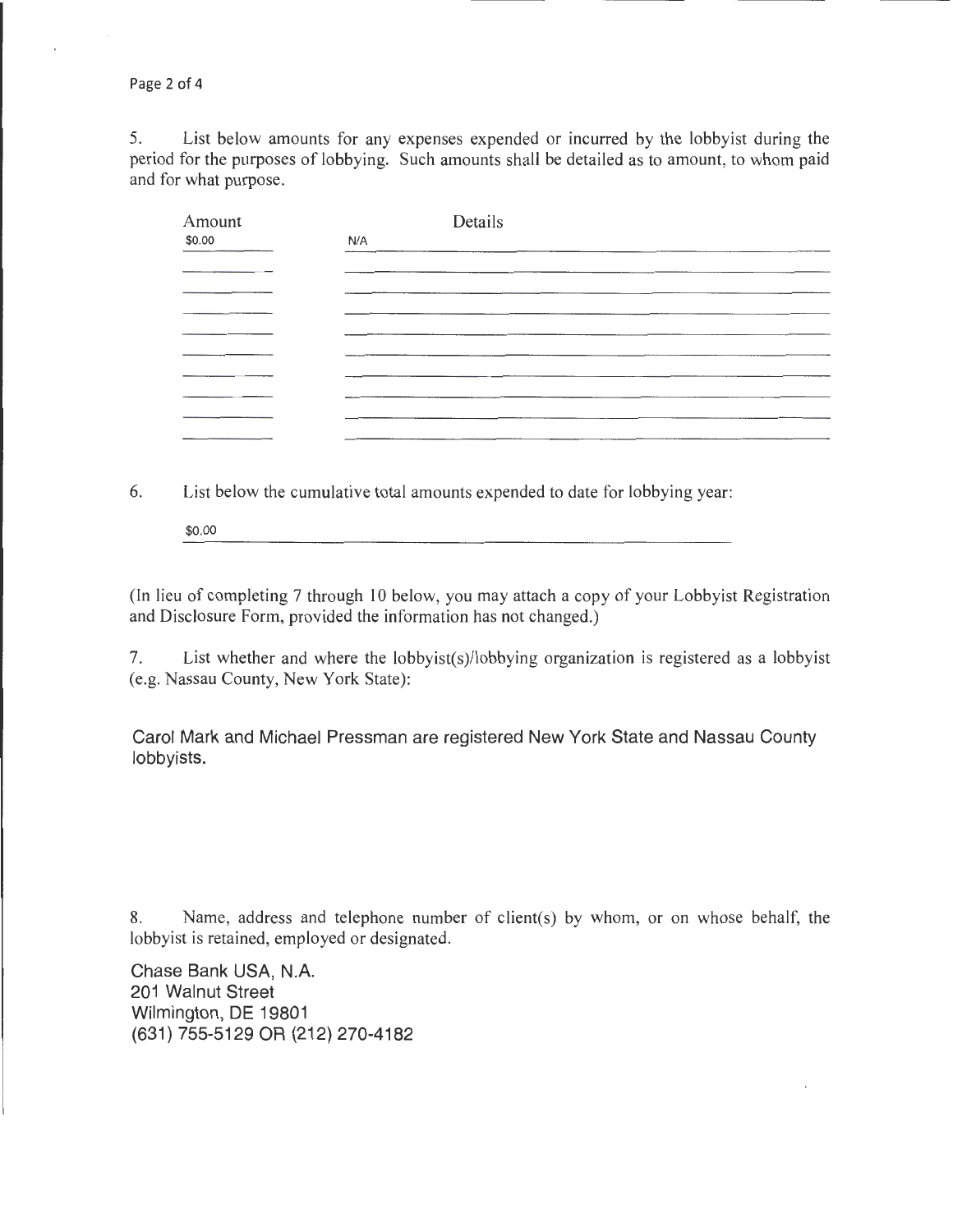JPMorgan Chase Bank, N.A. 270 Park Avenue, NY1-K705 New York, NY 10017 (631) 755-5129 OR (212) 270-4182

9. Describe lobbying activity conducted, or to be conducted, in Nassau County, and identify client(s) for each activity listed, during the Reporting Period.

Communication on behalf of JPMorgan Chase Bank by Carol Mark and Michael Pressman for the administration of new and existing contracts with Nassau County.

10. The name of persons, organizations or governmental entities before whom the lobbyist has lobbied during the period.

Rolando Fernando, Deputy County Treasurer; Anthony Paganini, IT; Beaumont Jefferson, County Treasurer;